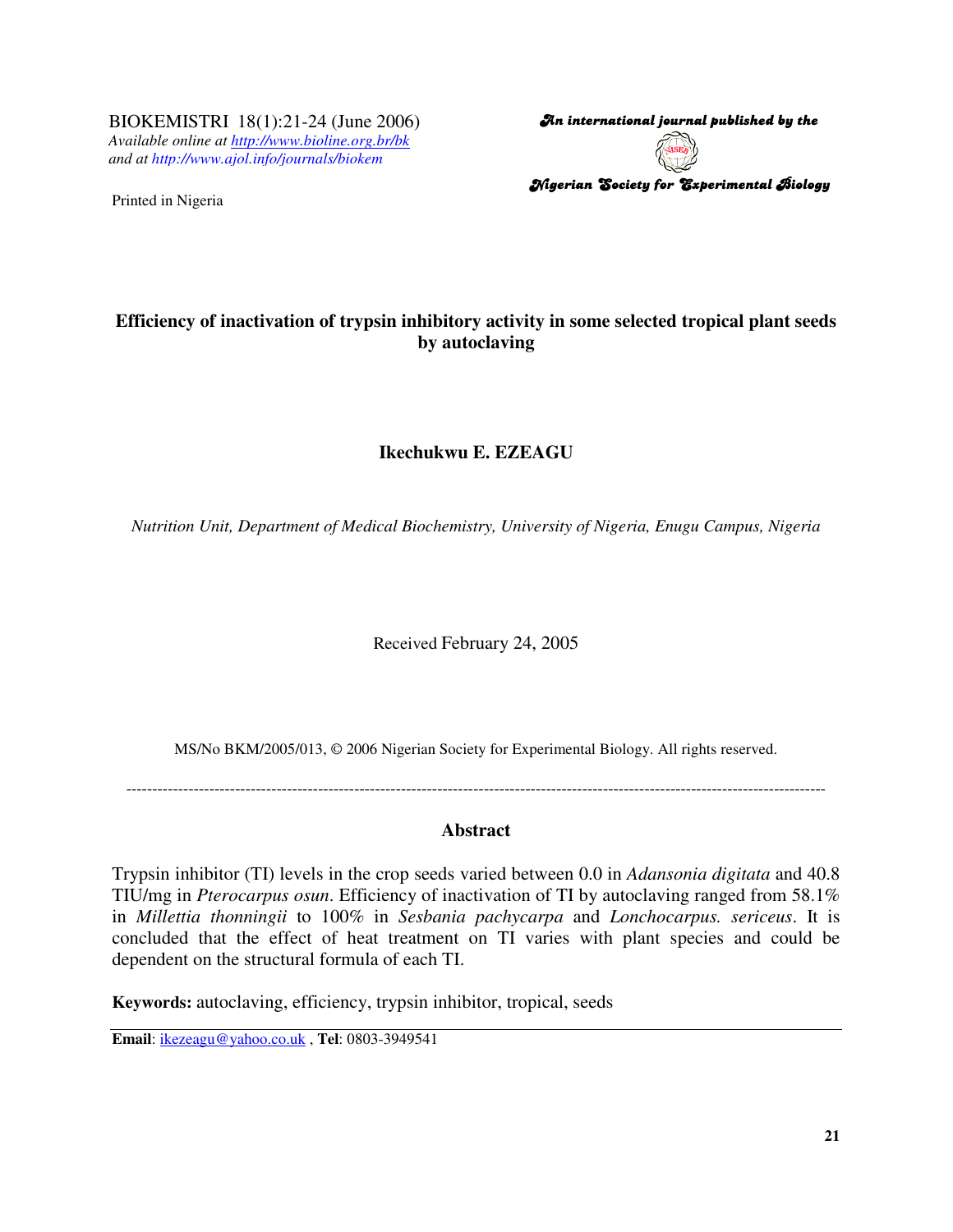### **INTRODUCTION**

The shortages and current high prices of traditional staples have stimulated the search for newer and unconventional sources. On going research in this laboratory is exploring the possibility of nutritional exploitation of lesserknown biomass as alternatives in livestock feeding so as to spare more of the conventional food articles for human consumption  $(1)$ . Previous studies have indicated that quite a large number of unconventional plant seeds could be good sources of nutrients and may have the potential of broadening the present narrow food base in the tropical regions if given research attention  $(2,3,4)$ .

However, occurrence of antinutrients in plant food is a notable disadvantage for their utilization if unprocessed <sup>(5)</sup>. Consequently, plant foods have been traditionally processed for human consumption in various ways such that toxicity is largely eliminated. For example, phytohaemagglutinins and trypsin inhibitors (TIs) are heat labile and as such are readily destroyed by treatment of plant material with moist heat or autoclaving, dry heat being less effective. Levels of oxalates, tannin, nitrate/nitrite and various other antinutrients in food may be reduced by soaking and/or boiling in water, toasting and by fermentation  $(6,7,8)$ .

This study seeks to determine the efficiency of autoclaving process in the inactivation of trypsin inhibitory activity in some crop seeds which have been previously described<sup>4,9</sup>.

#### **MATERIALS AND METHODS**

#### **Treatment of Samples**

About 1kg of the matured fruits were procured from IITA-ICRAF Arboretum, International Institute for Tropical Agriculture, Ibaden, Nigeria. The seeds were manually separated from the pods. A soy bean sample (TGX 1660- 15F), obtained from IITA, Ibadan, was included for comparison. Samples (500g each) were ground to flour using a Wiley Mill with the 1 mm mesh sieve and stored in plastic bags at –4 <sup>o</sup>C until analysis.

About 200g of each seed flour was put in small beakers and subjected to autoclaving for 20 minutes under steam pressure of 1kg/cm<sup>2</sup> at a temperature of 105 $^{\circ}$  C. The flours were cooled and dried at 30 $\degree$ C in the oven

#### **Determination of trypsin inhibitor activity**

Trypsin inhibitor (TI) activity was determined by the method of Kakade *et al.* <sup>(10)</sup> using benzoyl-DL-arginine-p-nitroanilide (BAPNA) as substrate. 1.0g of samples was extracted with 50ml of distilled water for 3 hrs with shaking. 2.0ml diluted (1:33) extract was mixed with trypsin solution and incubated at  $37 °C$  for 10mins, followed by the addition of 2.0ml substrate solution. Exactly 10mins after, the reaction was stopped by injecting 1.0ml of 30% acetic acid solution and corresponding blanks (acetic acid added before enzyme) were run concurrently. The mixture was filtered through a Whatman No. 2 paper and the absorbance read at 410nm. The reaction was also run in the absence of inhibitors by replacing the sample with 2.0ml distilled water. The results were expressed as the number of trypsin units inhibited (TUI) per milligram of dry sample. One trypsin unit (TU) was arbitrarily defined as an increase of 0.01 absorbance units at 410nm in 10mins for 10ml of reaction mixture under conditions described.

#### **RESULTS AND DISCUSSION**

Table 1 compares the levels of TI both in the raw and autoclaved seed samples. *Adansonia digitata* seeds exhibited no TI activity, which is a nutritional advantage. Highest level of TI (40.8 TIU/mg) occurred in *Pterocarpus osun*. Low levels occurred in *Millettia thonningii* and *Lonchocarpus sericeus* (4.3 and 7.65 TIU/mg respectively). While the levels of TI activities in *Albizia zygia* (28.2 TIU/mg) *and Enterolobium cyclocarpum* (25.5 TIU/mg) and soybean (*Glycine max*) (29.8 TIU/mg) were comparable, the efficiency of inactivation differed. TI activities were totally eliminated only in *S. pachycarpa* and *L. sericeus* seeds while, in others, only percentages of the initial levels were destroyed. In *P. osun*, 66.7% TI were eliminated leaving the residual level still high (13.6 TIU/mg). Marickar and Pattabiraman<sup>11</sup> reported over 95% of activity destroyed in 15 minutes of 100 °C heat treatment, while Ramamani et al.<sup>12</sup>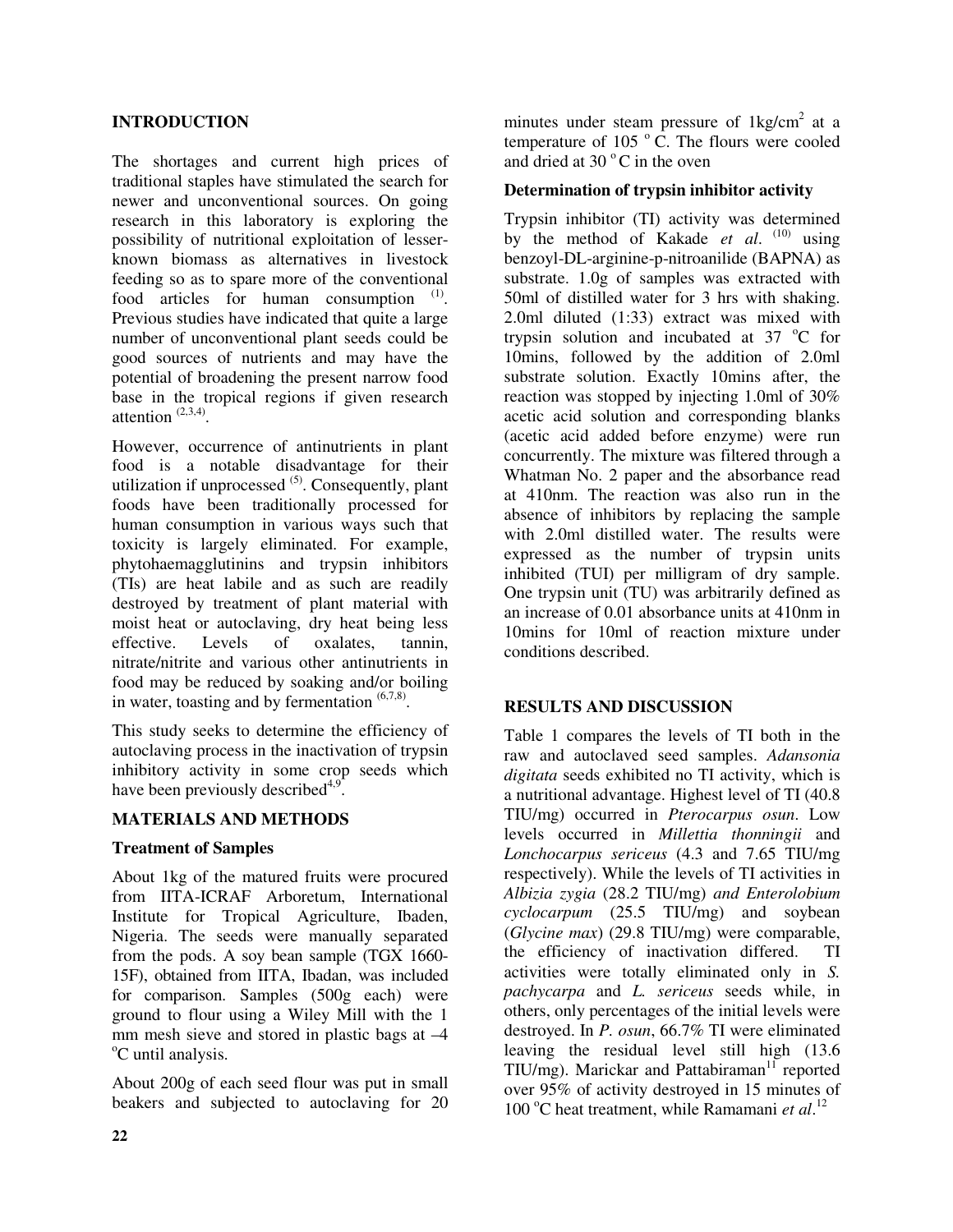| <b>SPECIES</b>            | <b>RAW</b> | <b>AUTOCLAVED</b> | <b>EFFICIENCY OF</b><br><b>INACTIVATION</b> |
|---------------------------|------------|-------------------|---------------------------------------------|
|                           |            | TUI/mg            | $\%$                                        |
| Albizia zygia             | 28.2       | 3.85              | 86.3                                        |
| Enterolobium. cyclocarpum | 25.5       | 8.5               | 66.7                                        |
| Prosopis africana         | 11.1       | 3.4               | 71.4                                        |
| Pterocarpus osun          | 40.8       | 13.60             | 66.7                                        |
| Millettia thonningii      | 4.3        | 1.8               | 58.1                                        |
| Sesbania pachycarpa       | 12.8       | Nd                | 100                                         |
| Lonchocarpus sericeus     | 7.65       | Nd                | 100                                         |
| Adansonia digitata        | Nd         | Nd                |                                             |
| Glycine max               | 29.8       | 9.3               | 68.8                                        |

**TABLE 1:** Effect of autoclaving on the trypsin inhibitor activity of selected plant seeds<sup>1</sup>

*<sup>1</sup>Means of two independent determinations, Nd=Not detected*

recorded an efficiency of about 95% by roasting in soybean

While most literature dealing with protease inhibitors indicate that they are heat labile, some workers have contradicting reports. Nitsan<sup>13</sup>, testing field bean, found that growth rate and weight gain per unit of food eaten where both reduced in rats fed autoclaved field beans and concluded that trypsin and chymotrypsin inhibitors were not destroyed by heat treatment, and thus confirming an earlier report of Sohonie and Ambe<sup>14</sup>. Tuber *et al.*<sup>15</sup> reported that crystalline trypsin inhibitor from lima beans is exceptionally heat stable in contrast to the crystalline inhibitor which Kunitz<sup>16</sup> isolated from soybean which is completely destroyed on short atmospheric boiling.

In general, purified trypsin inhibitors may be resistant to heat $17,18$ . Since trypsin inhibitor is a biologically active protein molecule, heat may change its native conformation, depending on microenvironment of the molecule. Prior hydration by soaking in water for 12-24 hours may make heat treatment more effective. It should however be noted that excessive heat treatment can, of course, reduce the nutritive value of these seeds owing to destruction of amino acids<sup>19,20</sup>.

#### **REFERENCES**

1. **Ezeagu I.E., Gopal Krishna A.G., Khatoon S. and Gowda L.R. (2004)** Physico-chemical characterization of seed oil and nutrient assessment of *Adenanthera pavonina,* L: an underutilized tropical legume. *Ecology of Food and Nutrition* **43**: 295-305.

2. **Balogun A.M. and Fetuga B.L. (1986)** Chemical composition of some underexploited leguminous crop seeds in Nigeria. *J. Agric. Food Chem.* **34**: 189-192.

3. **Ezeagu I.E. and Ologhobo A.D. (1995)** Proximate composition of some unfamiliar plant seeds in Nigeria. A short report. *Polish J. Food Nutr. Sci*. **4/45**: 78-83.

4. **Ezeagu I.E., Metges C.C., Proll J., Petzke K.J. and Akinsoyinu A.O. (1996)** Chemical composition and nutritive value of some wild gathered tropical plant seeds*. Food and Nutrition Bulletin* **17**: 275-278.

5. **Taylor S.L. (1982)** An overview of interactions between food borne toxicants and nutrients. *Food Tech.* **32**: 91-95.

6. **Egbe I.A. and Akinyele I.O. (1990)** Effect of cooking on the antinutritive factors of lima